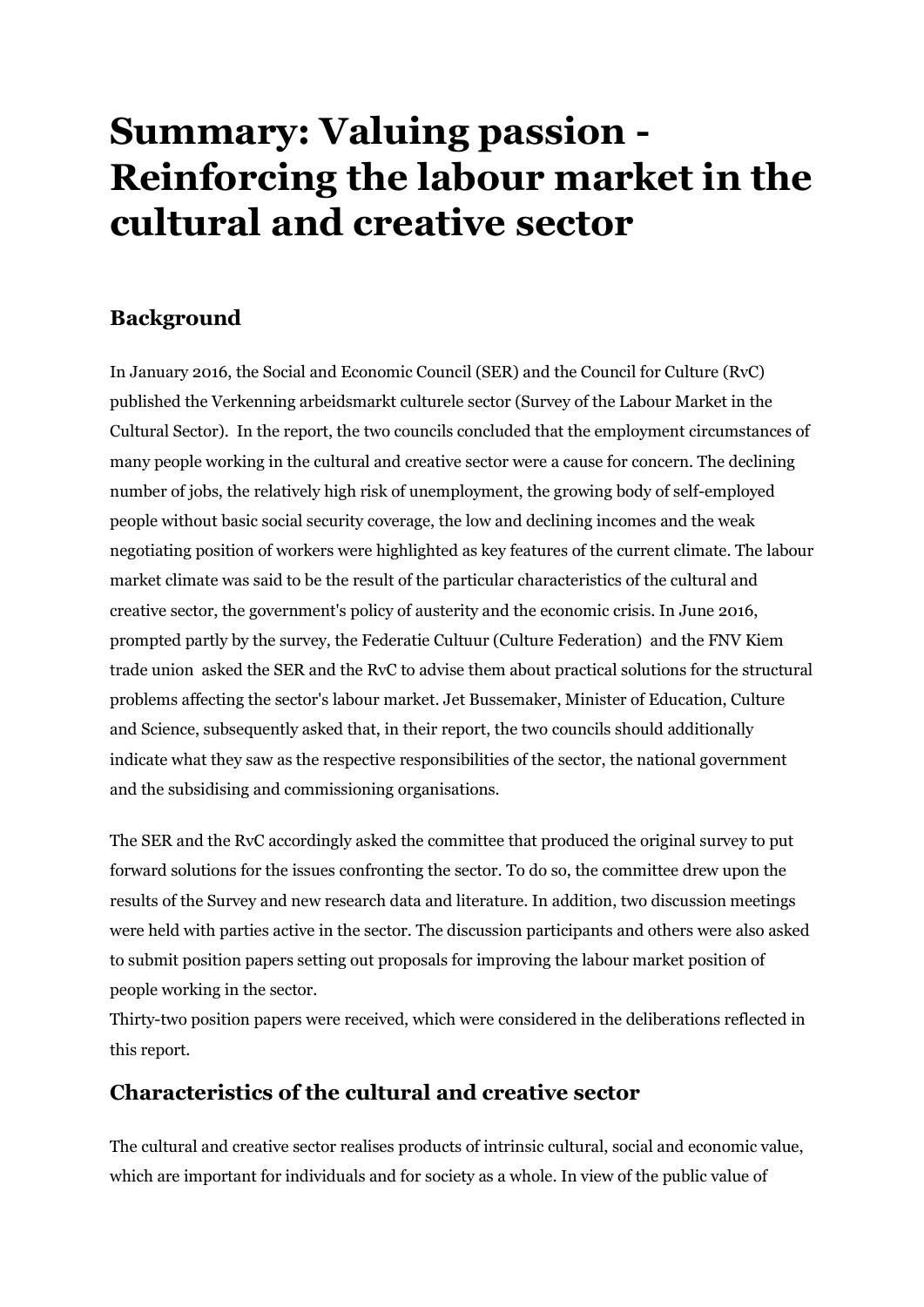culture, the government has a statutory responsibility to ensure that the sector remains viable. It is partly for that reason that the arts and culture sector receives public funding for certain activities. Further justification for government support is often sought in the positive external effects of arts and culture, for which artists sometimes go unrewarded. The social and economic value of the cultural and creative sector also results from its contribution to the creative and innovative capacity of the community, as well as the entrepreneurial spirit, fabric, social cohesion and image of the Netherlands.

The economy of the cultural and creative sector has a number of distinctive characteristics, which have a structural influence on the market for art and culture. First, there is an imbalance between supply and demand. That is due partly to the fact that art and culture are often produced without any direct demand, especially in the domain 'autonomous arts'. The imbalance is heightened by the strong intrinsic motivation of artists, who continue to do what they love even if they earn very little from it. Because the market is out of balance for various reasons, equilibrium prices in some parts of the sector are lower than is socially desirable. As a result, some people working in the sector – particularly the growing number of self-employed – have little negotiating power and occupy a weak position on the labour market.

In view of the particular characteristics of the sector's economy, the government's responsibility to protect the cultural system and the structural imbalance between supply and demand, the two councils consider it desirable that the government, social partners and other stakeholders work to ensure the health of the labour market. Some of the people working in the cultural and creative sector are already adequately resilient and self-sufficient. This report therefore focuses mainly on the growing body of vulnerable people working in the cultural and creative sector whose incomes are low and whose negotiating position is weak. The councils believe that special measures are required to ensure that the circumstances of such people are socially acceptable.

## **Main recommendations**

The councils have concluded that the problems of the cultural and creative sector labour market cannot be resolved by a single universal solution. The current situation has multiple causes. Consequently, headway can be achieved only by simultaneous progress on several fronts. With that in mind, the councils have identified a number of courses of action. Each one can contribute to resolution of the market's problems by improving the resilience and self-sufficiency of workers, employers and commissioning parties in the cultural and creative sector.

Four directions of travel have been identified:

1. Increasing the earning capacity of the cultural and creative sector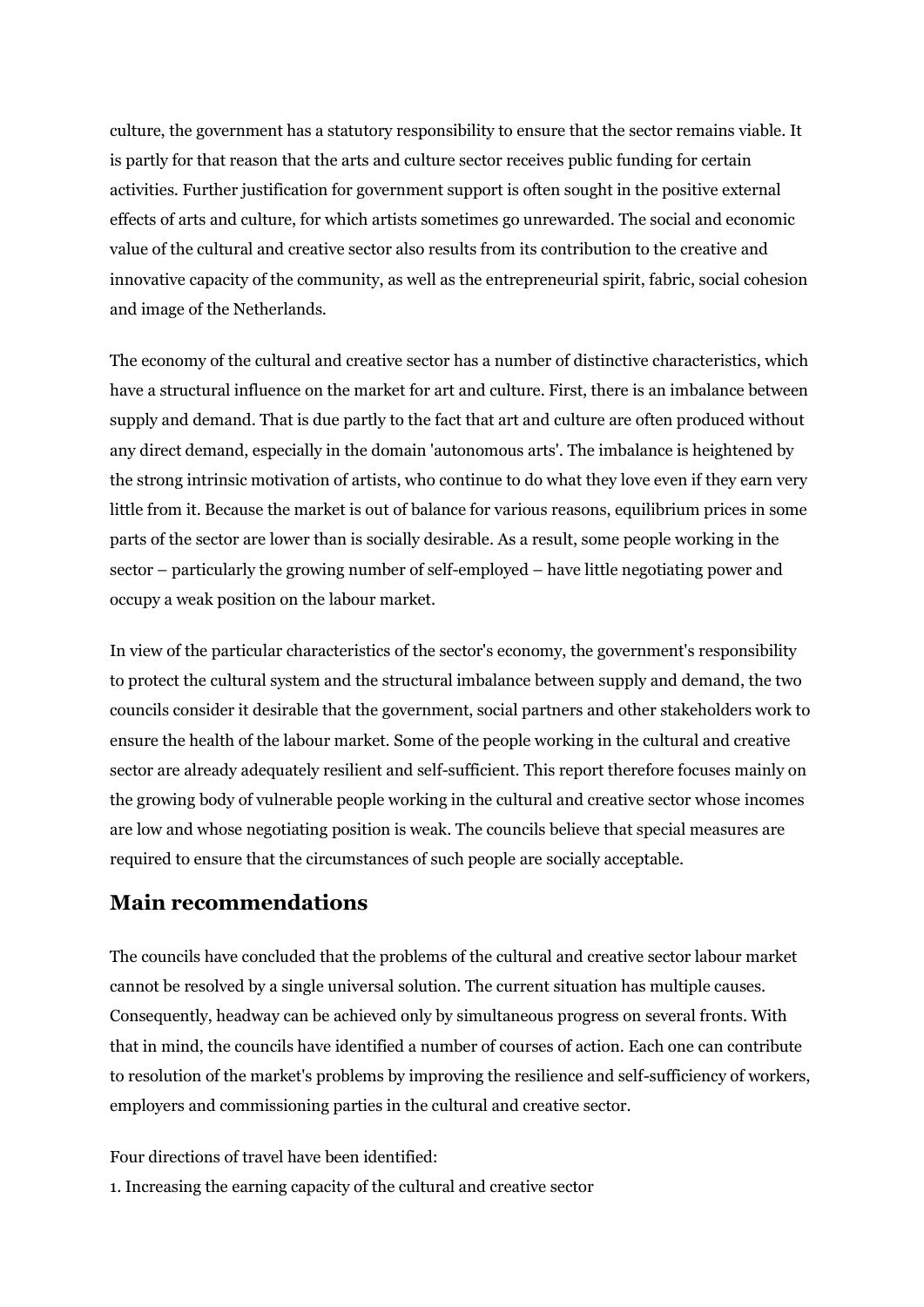- 2. Improving the income security of cultural and creative sector workers
- 3. Promoting training and long-term employability
- 4. Strengthening social dialogue

The councils regard increasing the sector's earning capacity as a necessary condition for improving the position of the workforce. If the sector's earning capacity were greater, and demand for cultural and creative products and services would increase, this would both support higher incomes and sustain employment, enabling cultural productivity to flourish. The councils believe that the potential exists for boosting the earning capacity of the sector as a whole by drawing on various new cash flows.

Although it is an essential condition for improvement, progress in the first direction of travel would not be sufficient to realise a healthier labour market. Progress is needed in the other directions as well. For example, action is required to increase the income security of cultural and creative sector workers (second course of action ), in order to ensure that workers benefit adequately from the additional money flowing into the sector.

The councils also believe that training and long-term employability need to be promoted throughout the sector (third direction of travel) in order to increase the self-sufficiency and resilience of the cultural and creative workers.

Finally, social dialogue is important with a view to limiting fragmentation of the sector. This will enhance the prospects for increasing the earning capacity of the sector as a whole. It also facilitates collaborative action to improve the labour market situation and promotes sustainable employment.

The four directions of travel are interrelated and mutually supportive. Furthermore, responsibility for bringing about progress is shared by the social partners, the national government and lower tiers of government. Nevertheless, the councils wish to emphasise that each party has a responsibility to act, and should not wait for others to act.

With a view to increasing the resilience and self-sufficiency of workers, employers and commissioning parties in the cultural and creative sector, the councils have put forward practical proposals linked to each of the four directions of travel. The party or parties responsible for taking action on each proposal are identified: the social partners and the sector itself where possible; the government, the commissioning parties and the financiers where necessary and where a significant public interest exists. The councils regard the following proposals as having priority:

#### **Increasing earning capacity**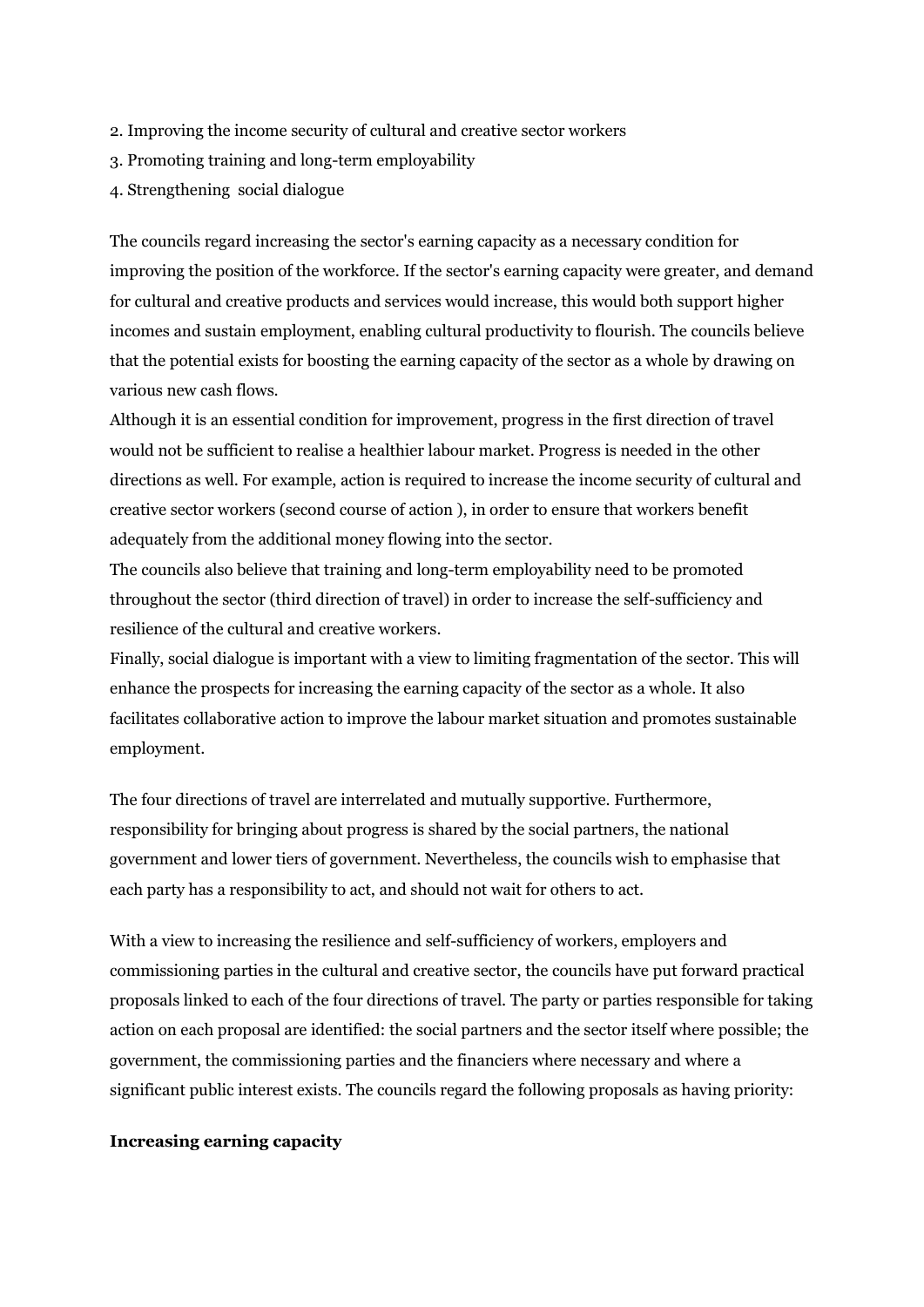- In order to boost the earning capacity of the cultural and creative sector, the councils recommend firstly that the sector takes action to shed light on its unutilised potential and actively seeks to interface with other policy agendas, such as innovation, urban profiling and regional growth, participation and social cohesion, international diplomacy and trade, and top sector support. In the interests of optimal utilisation of the sector's potential, it is desirable that central government departments and lower tiers of government pursue integrated policies and seek to remove barriers between policy domains.
- Secondly, the councils recommend that the representative organisations, social partners and professional associations in the sector collaborate to develop a national platform for gathering, pooling and disseminating knowledge about market stimulation. The government could play a facilitating role in that context. The platform could also promote and facilitate new partnerships amongst independent players in the cultural and creative sector.
- Thirdly, the councils consider it desirable that the government encourages investment in the sector – e.g. by retaining the Cultural Donations Act, applying low VAT rates and increasing access to funding and subsidisation programmes for start-ups and entrepreneurs in the sector – and takes steps to ensure that the income that is generated is reinvested in the sector as much as possible.
- Fourthly, the enforcement of copyright law is important for the earning capacity of the many small and medium-sized artistic and creative enterprises.

### **Improving income security**

 With the aim of improving the income security of people working in the sector, the two councils advise firstly that the sector works to increase awareness. Kunsten '92, an association representing the interests of the entire artistic, cultural and heritage sector in the Netherlands, is currently developing a Fair Practice Label and the councils advise to incorporate a good employment code for employees and contractors into the scheme. Such a code could address issues such as reasonable rates of pay, responsible market behaviour, training and long-term employability, and the responsible use of volunteers. In addition, the councils recommend that the sector draws up complementary guidelines on fees and royalties, like the guidelines that has been created for exhibitions of visual artists. The existence of formal guidelines would promote reasonable rates of pay and strengthen the negotiating position of self-employed people. The government and cultural funding bodies could support the development of guidelines, which could then be cited by the national, provincial and municipal governments and the funding bodies in the conditions attached to grants and subsidies.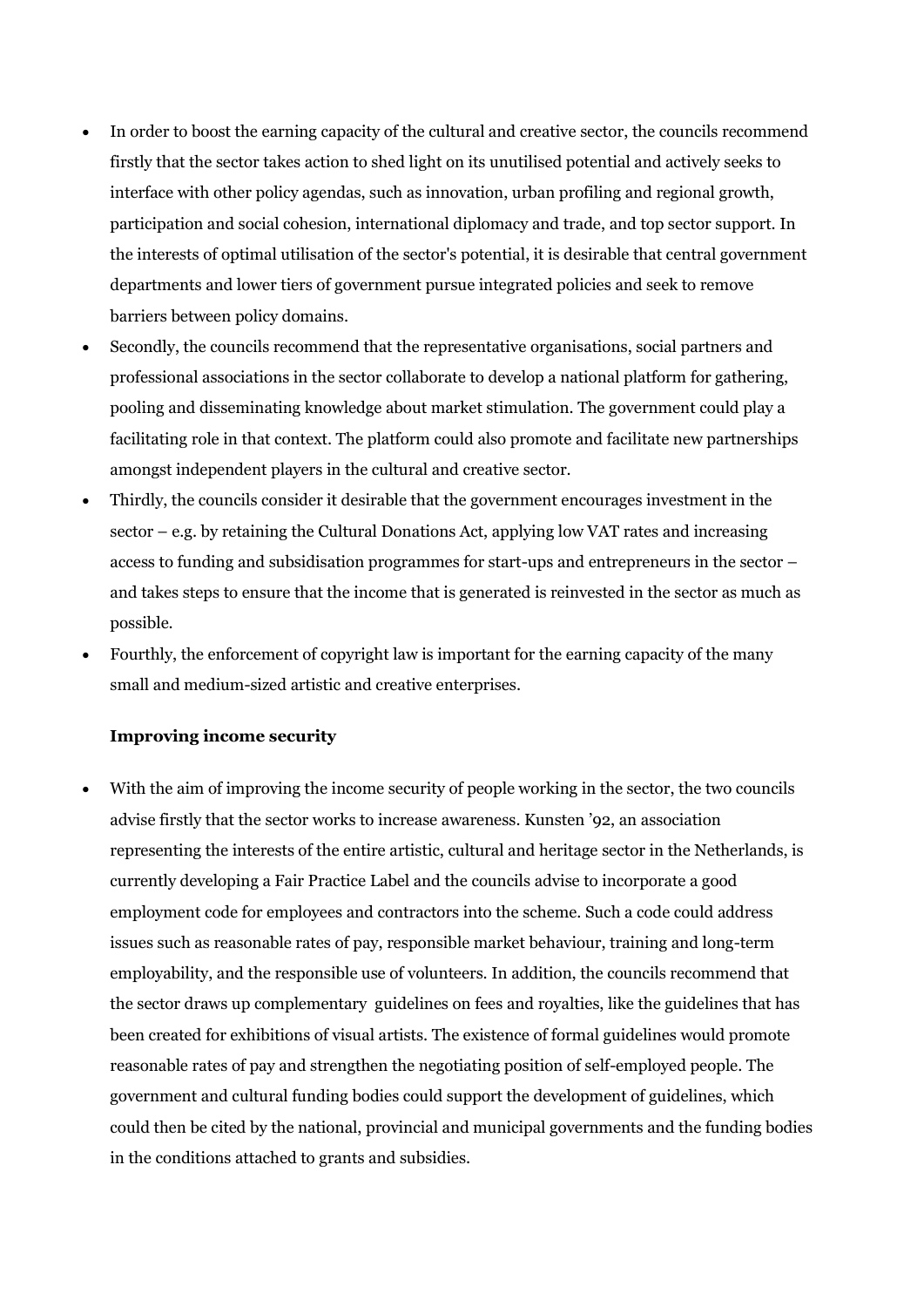- The councils' second income security improvement recommendation is that the government should investigate how the scope of the competition regulations might be revised to permit collective bargaining by self-employed cultural and creative sector workers. The councils suggest that the government allows the sector scope to run trials with a view to establishing how collective bargaining might work in practice and how it would influence prices and rates of pay.
- Thirdly, the government should also allow the sector the opportunity to investigate the possibility of increasing the percentage of self-employed cultural and creative sector workers who have occupational disability insurance. Very few of the sector's self-employed workers currently have such insurance, but it might be possible to bring about change by introducing a standard insurance scheme with opt-out provisions.
- If the measures described above do not improve the income security of self-employed people in the cultural and creative sector to an acceptable degree, the councils would favour investigating the possibility of last-resort legislation to define minimum rates of pay for all self-employed people in the sector and looking into the scope for effective enforcement.

#### **Promoting training and long-term employability**

- In order to promote training and long-term employability, the councils consider it of foremost importance that the social partners seek agreement regarding the funding and availability of such training. Training provisions can be included in collective labour agreements, but also in contracts with employees en contractors, and in payment guidelines. Universal training and longterm employability should also be addressed in the good employment and commissioning code referred to above.
- Secondly, the councils call on the government to promote career planning by setting up a system of development accounts for everyone working in the sector, under which the individual would have a personal budget for a self-defined career development path. The cultural and creative sector could serve as a testbed for such a system.
- The councils also suggest that the parties active in the sector join forces to create a platform whose functions would include ensuring the availability of suitable training, supporting small organisations with HR policy, and promoting research with a view to obtaining reliable information about the labour market of the cultural and creative sector. The sector does not currently have a joint labour market and training fund of the kind that other sectors have established to perform the functions mentioned. The government could play an important role in funding such a platform.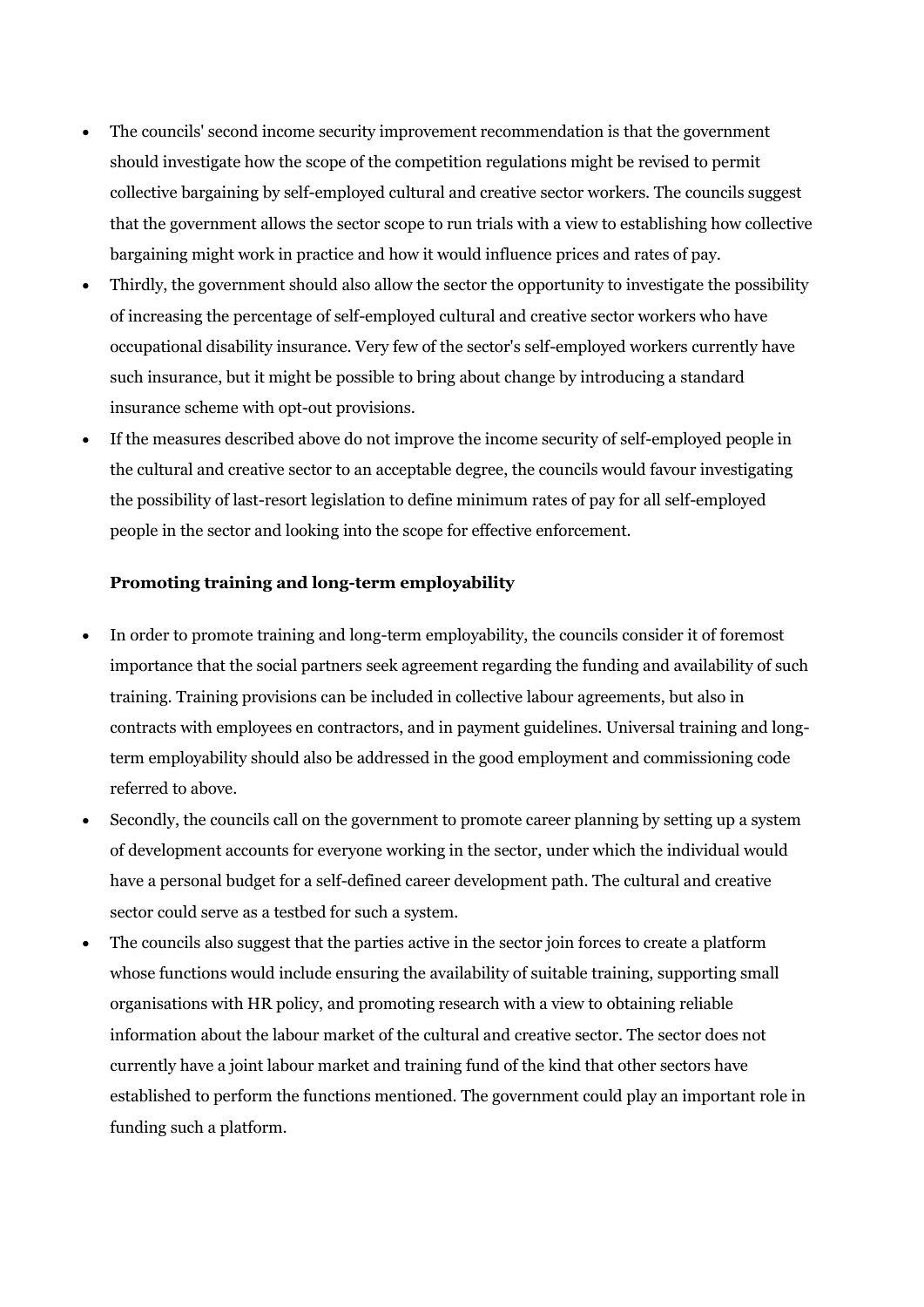Finally, the councils consider it desirable that the tertiary educational sector maintains the measures taken to hold intake to arts programmes at its present level, and that study programmes offer students the option of specialising in fields that maximise their employability in other sectors of the labour market.

#### **Reinforcing social dialogue**

- The councils believe that strengthening social dialogue within the sector will help to enhance the earning capacity and negotiating position of vulnerable groups. It is important – partly with effective political lobbying in mind – that there is more sector-wide cooperation and that the sector speaks to the outside world with a joint message. The councils therefore urge the sector's representative organisations to join forces and act in concert wherever possible. The Ministry of Education, Culture and Science could take the initiative to organise annual or bi-annual socioeconomic consultations with the sector.
- The SER and the RvC also recommend that the social partners and representative organisations jointly investigate the funding of an inclusive social dialogue mechanism and the scope for wider use of collective labour agreements within the sector.

## **Conclusion**

The councils recognise that a number of the proposed measures would drive up costs for employers. The realisation of such measures is therefore inseparable from the financing of the sector. Progress on the four recommended directions of travel is achievable only if the sector is somehow able to secure additional income from the government and from private sources. If the cost of implementing the proposals cannot be covered by increased earning capacity and/or increased subsidies, the councils anticipate declines in artistic and cultural production and employment opportunities in the sector, to the detriment of the cultural climate in the Netherlands.

The amount of money that society devotes to art and culture is ultimately determined by consumers, the business community and the political community. As things stand, it seems to the councils that politicians and wider society sometimes have unrealistic expectations of the publicly funded culture sector. In recent years, the sector's institutions have had to contend with government spending cuts at the same time as meeting higher expectations regarding the quality and quantity of the production, visitor numbers and the generation of independent income flows. That has contributed to a rich cultural landscape, but has also been to the disadvantage of those